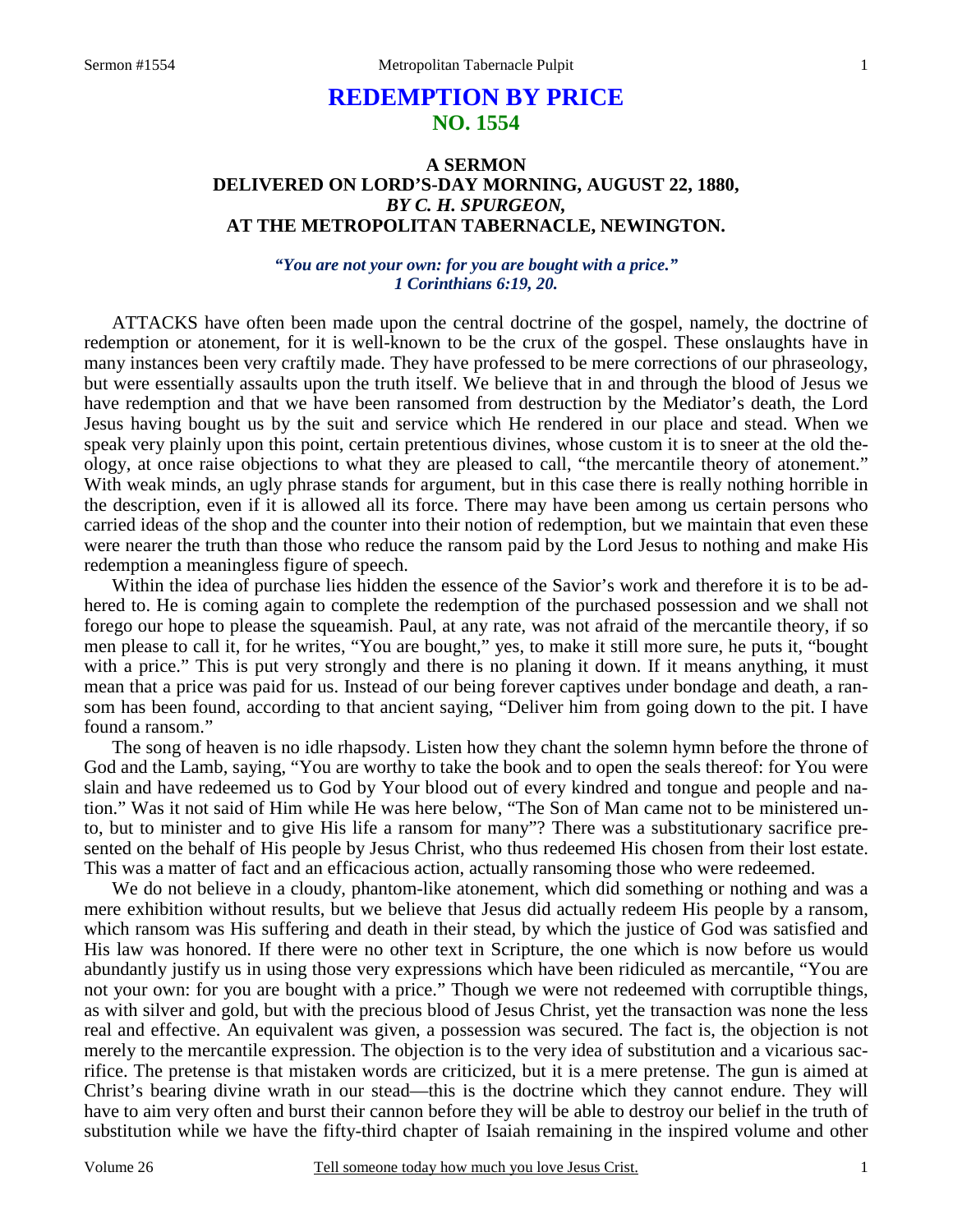passages of sacred Scripture to the like effect. Even if they could disprove the doctrine of vicarious suffering and show that substitution is an ignorant fancy, the best thing they could do would be to wring their hands in agony, because they had blotted out the brightest star that ever shone amid the stormwreck of a tempestuous conscience. No truth of God within the circle of theology is so eminently consolatory to souls burdened with sin as the great fact that Jesus Christ bore the sins of many and carried away on His own shoulders the transgressions of His people. Let others believe or disbelieve, I nail my colors to the cross where Jesus my Lord paid His blood as a price for me.

 It is a high honor to our poor fallen race that man is the only redeemed creature in the universe. He alone has cost the Lord His life. Rebellious angels kept not their first estate, but they are left to their doom. No price has ever been paid for them. Other angels, sustained by God's power, still keep their high position in His sacred courts, but they are not redeemed by blood. In them there is an exhibition of divine wisdom, power, and goodness, but there is no display of free grace and dying love. Man stands in this respect alone. Nowhere else is the blood-mark—the blood-mark of the Son of God. We alone are the flock of God which He has redeemed with His own blood. Hence man cost God more than the whole universe besides. The Lord could speak worlds into existence. He could mold ponderous orbs as one rolls clay between His palms, or create constellations as the smith strikes off sparks from the anvil, but to erect the new creation of redeemed men, God must endure the loss of His own Son, resign His Beloved to death, and in the person of the Only-Begotten, He must ransom men by His own sufferings. I may not venture now to describe the agonies of the incarnate God, but all these were needful to redeem man. The Lord has given more than Ethiopia or Seba for us, for He has given Himself. Think of yourself, my dear friend, (if, indeed, you have believed in Christ), as being a singularity in the realm of beings, a special wonder in the creation. You alone can say, "I know that my Redeemer lives." Neither in the earth nor in the stars, however they may be peopled, nor in yonder golden streets, are there any beings except men who have washed their robes and made them white in the blood of the Lamb. We are the costliest of creatures, dearest to God, for He has spent most upon us and made us the choice objects of His heavenly expenditure.

 This work of redemption is a very marvelous one, for the more one tries to study it, the more its many-sidedness appears. In what respects and under what aspects have we been ransomed? Time would fail me to recount them all. We have been redeemed, we know, in reference to divine justice. We had violated God's law and therefore there was a punishment to be exacted from us. This punishment the Lord Jesus has endured in our place. "The Lord has made to meet on Him the iniquities of us all." "He was wounded for our transgressions, He was bruised for our iniquities: the chastisement of our peace was upon Him and with His stripes we are healed."

 We are justified, or reckoned as just, through the redemption which is in Christ Jesus. Our great Redeemer has done, for the honor of the law, more than all of us put together could have done and this stands as a ransom for us, so that we may go free because He has suffered in our stead whatever was due from us to the law of God. This is a blessed aspect of redemption and one which we hope always to keep prominent in our thoughts and in our teaching. "Christ has redeemed us from the curse of the law, being made a curse for us: for it is written, Cursed is every one that hangs on a tree." May the Holy Spirit teach us to value this great redemption!

 Furthermore, we are redeemed from the power of evil, even as the Holy Spirit says in the epistle to Titus, "He gave Himself for us, that He might redeem us from all iniquity and purify unto Himself a peculiar people, zealous of good works." This redemption may be said to be not so much redemption by price as by power, yet even in this, there are signs of price, for the apostle says, "He gave Himself for us." It is true that no price was paid to Satan, that is not to be imagined for an instant. We were never the devil's rightful possession and therefore he is compelled to let go of his captives neither for price or reward. We have been brought out from under the power of evil even as Israel was brought out from under the tyranny of Pharaoh. No redemption money was paid to the Egyptian king, but the Lord redeemed His people with a high hand and a stretched out arm. It was a case of redemption by power and yet that smear of blood made by the hyssop on the lintel and the two side posts still indicated that price went hand in hand with power and the blood of atonement was needed as well as the rod of omnipotence. In our deliverance from evil, it is not alone by the power of the Holy Spirit that we are delivered, but He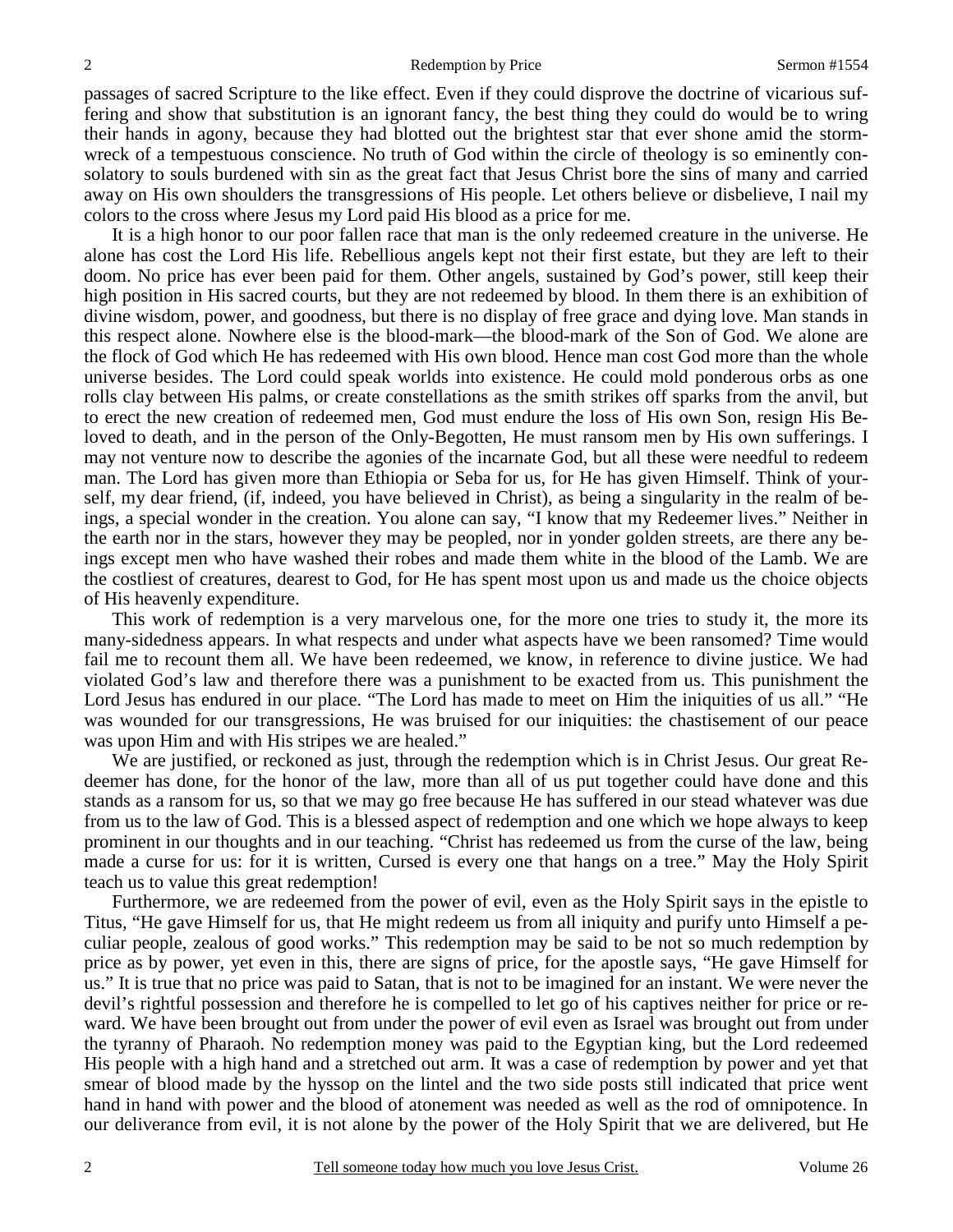applies the blood as a cleansing power. The Lord Jesus is "made unto us sanctification and redemption." Of those who conquer sin and Satan it is said, "They overcame by the blood of the Lamb." Grace breaks the yoke from off the neck of the believer, but the finger of delivering grace is dipped in blood and leaves redemption's token wherever it comes. Do you not see it? Know you not that you are not your own, the price paid in Gethsemane and Calvary has set you apart?

 Another phase of this redemption which we do not often think of seems to me to be suggested by the text. There was a time, brethren, when we thought ourselves to be our own. Now, says my text, "You are not your own." "Because you are 'bought with a price.'" Bought from whom? May I not fairly say that, in one sense, you were bought from yourselves? Where else is the force of the expression, "You are not your own." Through the redemption which is in Christ Jesus, a compensation has been given to you for yourselves, so that your rights to yourselves are now the property of your Lord Jesus. That independence and liberty which you once delighted in is now surrendered. You said, "Our lips are our own: who is Lord over us? Who is the Lord that we should obey His voice? As for us, we will be free and do according to our own wills." But the matchless ransom has been paid and henceforth all idea of self-will and self-indulgence are trespasses upon the enclosed possession of the Redeemer. Our vested interest in ourselves, though it never was a true property at all, is once for all surrendered to Him who has laid down His life for us. We have received at the Lord's hands a thousand-fold for all that we hand over to Him. The price is so great, so altogether beyond all computation, that we gladly yield our unworthy selves to be the Lord's forever and ever. I shall need you to remember this form of redemption and to that end I will set it first among the points to which I shall call your attention.

 Dear brethren, let us try at this time to feel the force of the truth that we are bought with a price and are not our own, for it must not remain a dead letter. It ought to affect our hearts and influence our lives. I shall try to set it forth to you in a series of contrasts, which I may compare to the double glasses of a stereoscope. They will, I trust, aid you in seeing more clearly and feeling more forcibly. We can never be too much affected by this important practical truth. O that the Spirit of God would press it home upon our hearts and consciences!

**I.** First, I see in the text COMPENSATION AND YET GAIN. Compensation is intended to make good a loss, but in our case the transfer of ourselves from self to Christ is a clear gain. *Compensation,* then, first, "You are not your own: for you are bought with a price." You have surrendered, as believers, your right and property in yourselves. Have you made a good bargain? Assuredly you have, for, first of all, you live and had you retained your supposed right to yourself, you would have died. He that saves his life in such a sense, by keeping it to himself, shall lose it. You were, in fact, already dead while you lived, because you were living in pleasure and finding that pleasure in yourself. But now the Lord has given you a new, high, noble, divine life. Is not that a compensation indeed for giving up the groveling life of the flesh? He has given you, in addition to life, peace. You are now at rest in Jesus. As a believer, you know that your sins are forgiven for Christ's name's sake, that the Father Himself loves you, that you are accepted in the Beloved, and safe in Jesus' hands. You enjoy great peace, deep, lasting, everflowing. Is it not much better to have peace and to be Christ's than to be like the troubled sea that cannot rest and belong to yourself? One drop of sacred peace is an abundant recompense for the yielding up of yourself to Jesus.

 In addition to peace, you have joy. Sometimes when it is at flood, your happiness is as much as you can bear. You know what it is to be carried off your feet by a whirlwind of intense delight when you are musing upon your Lord and His love to you, and the price paid to win you. Oh! the joy, the unutterable blessedness which is the fruit of the Spirit! What delights grow on the bitter tree, the cross! No clusters of the vine can equal the fruit of Calvary's cross. I am sure that whatever earthly joys you have given up, you are abundantly compensated for them all by the joy you find in the purchase price which Christ Jesus gave for you. And then you have a grand reversion—a hope which looks across the stream of death to a better land—a hope of immortality with Christ, of likeness to Him, and association with Him, and glory with Him forever. Why, my friend, if there had been a kingdom to renounce, if there had been a world of self-denials, and ten thousand pleasant things to be given up, you might have been well content to be repaid by such a price. You have received for your little, the fullness which is in Christ, who is all in all. Yes, the polluting joys, the dangerous independence, the rebellious indulgences of sin at their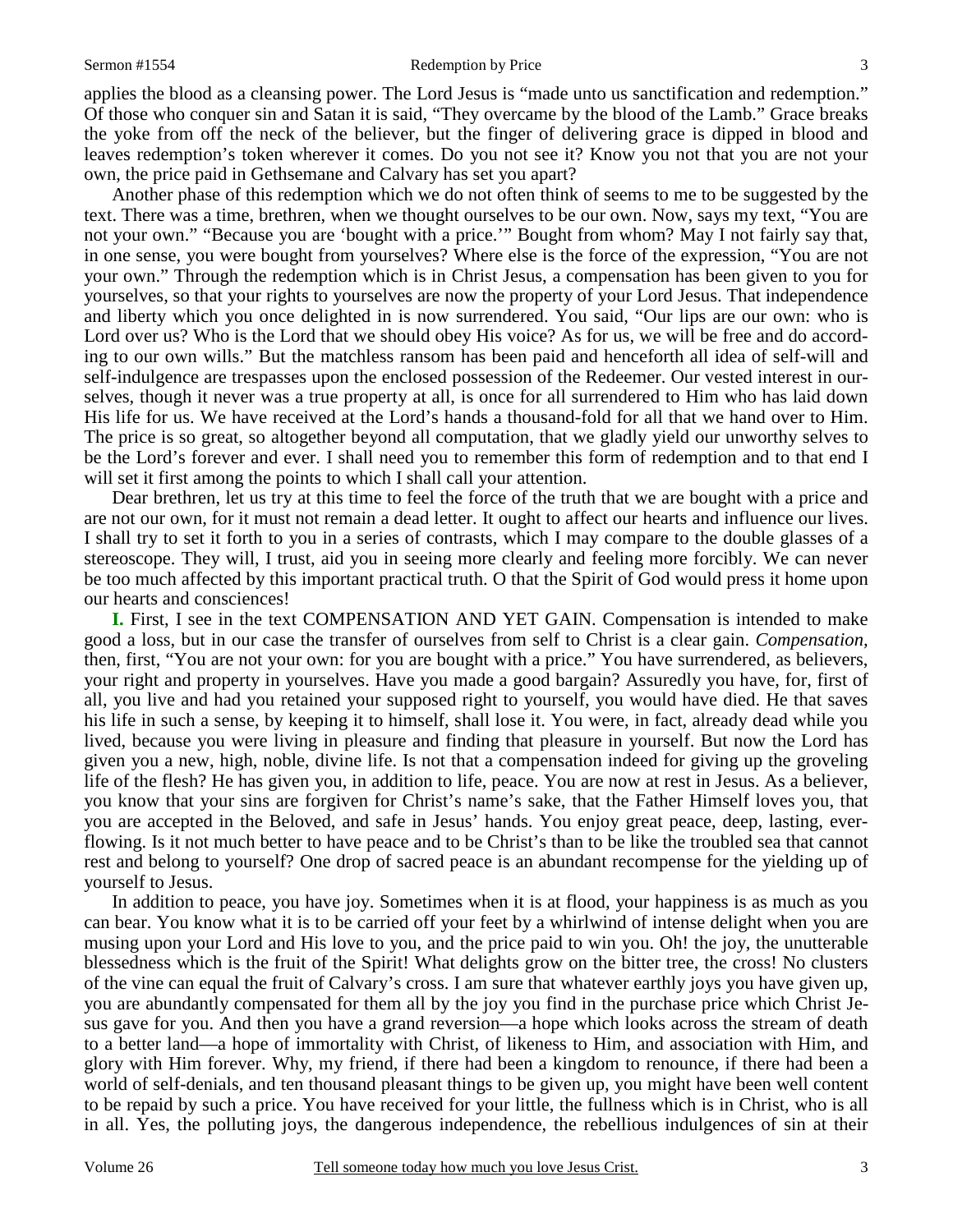best, and all put together, are not worthy to be compared with the matchless endowments which your Redeemer has bestowed upon you. Today you possess all that the blood of Jesus confers and effects and I cannot in a few words tell you the whole of that treasury of grace. The price which Jesus paid means cleansing, "The blood of Jesus Christ His Son cleanses us from all sin."

 Is it not better to be cleansed and to be the Lord's than to be filthy and be your own? The blood of Jesus brings us near to God, for we are "made nigh by the blood of Christ." Is it not better to be near to the Lord and belong to Jesus than to be in the far-off country with the swine and the husks and be your own? The blood has spoken peace. It "speaks better things than that of Abel." Is it not better to be God's and hear the blood cry, "Peace," than to be your own and to hear a terrible sound in your ears of judgment to come? The blood has given you entrance into the most holy place, even into the very heart of God, and is it not better to be the Lord's beloved and to come close to Him and speak with Him as a man speaks with his friend, than to be your own and to be shut out from God and from the glory of His presence? Until the blood is sprinkled, no man may dare to approach the thrice holy God, but that once done, we have access with boldness. Is not this a joy? If any complain that a Christian's life is a life of selfdenial, as indeed sometimes it is, yet the compensations are incalculably rich, for in the blood of Jesus we have had given to us ten thousand times over and above all that we ever lost for Christ's sake. So far compensation.

 But then we must not forget that the supposed loss is an actual gain. It is a fine business when a man is compensated for a loss and yet the loss itself becomes an advantage to him. Yet most emphatically this has been our case, for anything that we have lost for Christ's sake, we may truly count as clear gain. We have only lost that which dishonored, injured, and enslaved us. Blessed loss! What were we without Christ? We were the slaves of self, but if set free from self, we are indeed set free from a worse than Egyptian bondage whose wage is death. It was inevitable that we must have some master or other, but all our former masters were tyrants. Now, brethren, we are set free from Satan and is not that a gain to be delivered from the prince of the power of the air? Once we served the world and it was our lord, but what gain it is to feel that we are no longer the servants of men because we are bought with a price. Instead of needing that anything should be given to us as a recompense for self-surrender, we can reply— We find our joy and our delight in being altogether Christ's and the very height of our ambition is that by-and-by we may live entirely according to the will of God. Oh, that this much-desired were fully come, for we shall never know perfect liberty until we reach that lofty degree and then we shall be ready to step into glory. The Lord help us in it.

 So much, then, on the first point—the Lord Jesus has by His blood given us compensation and yet there never was a loss, but an unspeakable gain.

**II.** Look at the text again and you will see in it HIGH VALUE AND YET LOWLINESS—"You are not your own: for you are bought with a price." *Value* is clearly here, for we are bought with an immense price. How great a store ought man to set by himself as before God, for he is a purchased possession. God thinks not lightly of man, but esteems him sufficiently in divine condescension to buy him with the richest price conceivable. He lost the angels and would not pay a penny for them, but when man had fallen, He laid down His life to ransom him. You, my dear friend, should have the very lowest view of yourself, but yet see how God has exalted you! "What is man, that You are mindful of him, O God? And the son of man, that You visit him?" Yet He does visit him. He has visited him so as to take his nature into union with the divine. More than that, He visited him so as to redeem him with pangs and unutterable anguish. If you want to know the value of yourself, see Christ upon the cross and make a note of His wounds. You are not a thing to be trifled with. Do not reckon so cheaply of yourself as to stoop to become a mere money-grubber or earthworm. You are worth more than that. Do not fancy that you ever can truly be yourself while you are living for any human object or any earthly aim. You are too precious to waste yourself on fading flowers. You are a being of God's making, in the first place. In His own image, remember, He made you and nothing but sin could spoil you, but now you have been bought and therefore have become a costly thing, more costly than a mere creation. In the Lord's house you are not a vessel of dishonor, a broken crock to be flung on the dunghill and another obtained in your place, but you are a vessel of honor fit for the Master's use since He has paid so dearly for you. "You were not redeemed with corruptible things, as silver and gold, from your vain conversation; but with the precious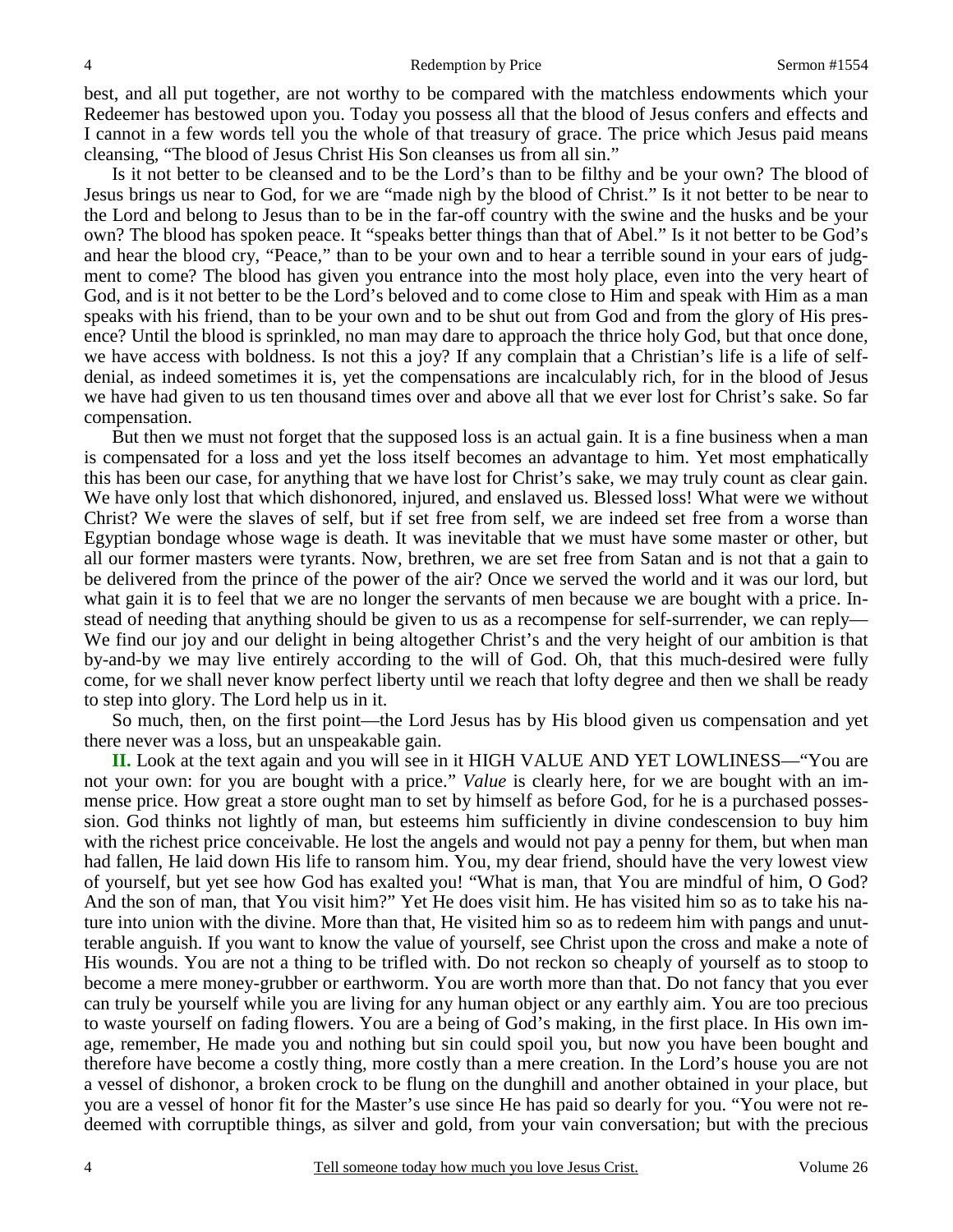#### Sermon #1554 **Redemption by Price** 5

blood of Christ, as of a lamb without blemish and without spot." There is a sanctity about a bloodbought man or woman of the highest degree. The Lord has purchased Him with His life.

 A sanctity surrounds even these frail bodies, for the apostle is speaking about them in the text now before us. Let me read what he says upon them, "What? Don't you know that your body is the temple of the Holy Spirit which is in you, which you have of God and you are not your own?" Never, therefore, give up your body to idleness, drunkenness, or any form of uncleanness. Paul speaks especially of fornication as a thing not to be thought of among the saints, because the body has been valued by God at a great price and purchased accordingly, and must not, therefore, be defiled by even an impure conversation. Though Paul, in another sense, called it a "vile body," yet it cannot be vile in all respects, for even now it is a sacred thing, the shrine of the eternal Spirit. We ought to value the very dust of the departed saint. It little matters what becomes of a dead body, yet would I have it laid reverently in its last resting place and let its bones be undisturbed until the trumpet of the archangel shall sound, for every atom of a believer's body has been redeemed with the blood of Jesus Christ, as well as His soul and spirit. Yes, his entire manhood has been purchased by Christ Jesus. I want you, then, to think of yourselves, you believers, as precious things. The Lord says to each one of His own beloved, "Since you were precious in My sight, you have been honorable and I have loved you." You are "the precious sons of Zion, comparable to fine gold." Use yourselves only for honorable purposes, for God puts honor upon you.

 Now look at the other side of the picture. You are precious, but you must yet be *lowly,* for whatever value there is about you, you do not belong to yourself. "You are not your own." Though precious enough to have been bought with a price, yet none of the preciousness is yours. Believers, you are the goods and chattels of Christ. As you were once sold under sin, so are you now "bought with a price." We are done with slavery of men, I hope, though in a few countries it ignominiously lingers as a crime on which society has laid its ban. But the blessed bondage of belonging to Christ, I pray that it may be extended all over the world. "I bear in my body," said Paul, "the marks of the Lord Jesus," as if he had been branded with Christ's name, as sheep and cattle often bear the mark of their owner. I think he alluded to the scars which had been left by the scourges, or perhaps to the watermark of baptism which he had received in his entire body, in which some of us greatly rejoice, because it is the reminder of our being dead with Christ and buried with Him. Never can the fact of our immersion into the sacred name be reversed. Only once and that to last forever, we are buried with Christ in baptism unto death. Into His name have we been plunged, that we may be His forever and no more our own. A man cannot be proud of himself, however he knows his value, when He perceives that not a hair on his head or a finger of his hands belongs to himself.

 In true Christian life not a pulse beats for ourselves, not a breath is breathed for ourselves, not a single part of the complex machinery of our body or of our mind or soul remains our own. We are to use all for Christ, for we are bought and sold properties, taken right away from ourselves and owned by Christ by an everlasting tenure as "a purchased possession." I wish I could get into the mind of all here the thought which burdens my own heart, that we should esteem ourselves as blood-bought men, as being sacred things, as holy as the golden candlestick, or as the golden table of the showbread, and yet think of ourselves as being the very least and lowest in the Lord's house because we are not at all our own. Our honor lies in our owner. God forbid that we should glory in anything except that we belong to Christ. Paul cried, "Whose I am and whom I serve." And this we too will say with hearty exultation. We will walk with holy boldness as the Lord's own, but yet with deep humility as not our own.

**III.** Thoughtfully let us consider another contrast—"You are not your own: for you are bought with a price." This brings before my mind SECURITY AND YET WATCHFULNESS. First, *security*. You will not be lost, for He who owns you is able to keep you. If you were to perish, who would be the loser? Why, He to whom you belong and "you are not your own," you belong to Christ. My hope of being preserved to the end lies in this fact, that Jesus Christ paid far too much for me ever to let me go. Each believer cost Him His heart's blood. Stand in Gethsemane and hear His groans. Then draw near and mark His bloody sweat and tell me, will He lose a soul for whom He suffered thus? See Him hanging on the tree, tortured, mocked, burdened with an awful load and then beclouded with the eclipse of His Father's face, and do you think He suffered all that and yet will permit those for whom He endured it to be cast into hell? He will be a greater loser than I shall if I perish, for He will lose what cost Him His life. Sure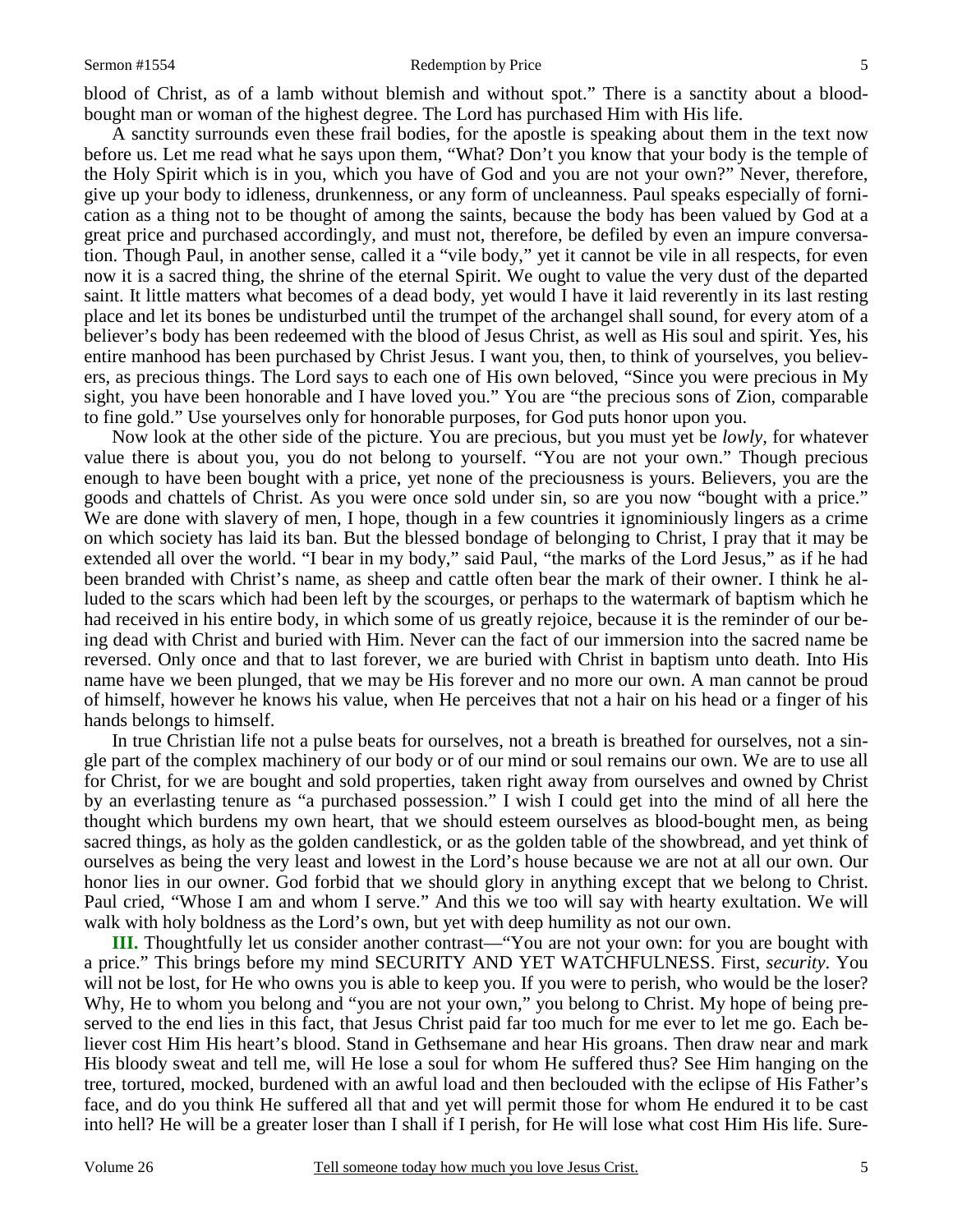ly He will never do that. Here is your security, you are the Lord's portion and He will not be robbed of His heritage. We are in a hand that bears the scar of the nail. We are hidden in the cleft of a rock—a rock that was riven for us nearly nineteen hundred years ago. None can pluck us from the hand which redeemed us. Its pressure is too warm with love and strong with might for that.

 Now turn the picture over. Look at the other side of the medal. Here is reason for *watchfulness*. "You are not your own: for you are bought with a price." Therefore take great care of yourselves and keep your hearts with all diligence, for you are a King's treasure. If a thing is my own, I may do what I like with it, but if it is entrusted to my care, I must mind how I behave towards it or else I shall be an unfaithful steward. Come, come, friend, you may play with yourself if you like if you are your own, but if you belong to Jesus Christ, I charge you by the love you bear Him and by the dignity of His sacred character and by His death—the price He gave for you—do not pollute or degrade yourself. You are not your own, therefore permit no damage to come to your Lord's estate lest He call you to account.

 The prodigal away in the far country may live just as he likes if he is his own, for the citizens of that country and their swine care nothing about how he behaves. Poor wretch that he is, he may destroy himself if he wills. On his own head shall come the loss, nobody will grieve over a fool and a spendthrift. But you and I are not in that condition. We have been brought home and are our Father's own children and we must behave ourselves according to the law of His house and please Him in all things. We have no rights of property in ourselves now that Christ has purchased us, and it is our bounden duty to act towards ourselves as husbandmen act towards a vineyard, the fruits of which are not to be eaten by themselves, but by their lord. Let us preserve each cluster of the heart's vine for the King to whom it belongs and trim each walk and train each flower of the soul's garden according to His pleasure. See you to it, then, that you waste not and spoil not the royal estate. You are safe in the Lord's hands, therefore rejoice, but mind you take the other side of the truth and watch so as to keep your garments white by walking close to God, for "you are not your own: you are bought with a price."

**IV.** A fourth contrast, well worthy to be worked out in your private meditations, is CONSECRA-TION AND YET PERFECT LIBERTY. "You are not your own: for you are bought with a price" there is *consecration*. You are today to dedicate yourself wholly and entirely to the Lord because you are not partly redeemed, but wholly redeemed. Do you make any provision for the flesh, dear friend? Do you keep back any faculty you possess from Christ? Is not this a robbery of your Lord? How would you like to think of that particular reservation as being unredeemed? Would you be content to believe that no blood of Christ has ever fallen to redeem that part of you? Which portion is it which is to be unconsecrated? Is it the body that you would pamper and indulge? What? Have you an unredeemed body then? Are you satisfied that it should be eaten of the worm and never rise from the dust? Or do you give to Christ your loving heart, but reserve your thinking mind to yourself and say, "I will invent my own beliefs and not yield my judgment to the dicta of revelation"? What? My friend, have you then an unredeemed intellect? What is to become of it in that day when only those things shall be gathered into heaven which have been bought with blood and owned by Christ? In that day when He makes up His jewels, He will not put another man's goods among them. Do not keep back from Christ even your second-class powers. Withhold not your voice, but sing for Jesus, or speak for Him if you can. Write for Jesus, paint for Jesus, yes, make and mend garments for His sake. Do not keep back from Christ any minor power that you possess, but ask God to enable you to consecrate the skill of your fingers to Him as well as the force of your arms, for even your least members are bought with a price. Your time is included in the purchase, for there is never a moment when you are unredeemed. Some people think, perhaps, that they are off duty now and then. Let me ask them, "Are you ever off the roll of redemption? Is there one St. Monday in the week in which you are an unredeemed man and may be your own or the devil's? Suppose you die that day? What then?"

As this consecration holds good for all times, so in all manner of ways. You are consecrated to Christ to do whatever you can do to His glory, to suffer whatever you can suffer as He lays it upon you, and above all, to be as well as to do and to suffer—to be forever the Lord's. There is a great deal in actually being Christ's, even when you are not actively engaged, when you are neither praying, nor singing, nor working, but, as it were, standing still, it is well to be as the sweet flowers in the garden which exhale the perfume of their innermost hearts in silent surrender to the passing gales. O that we may be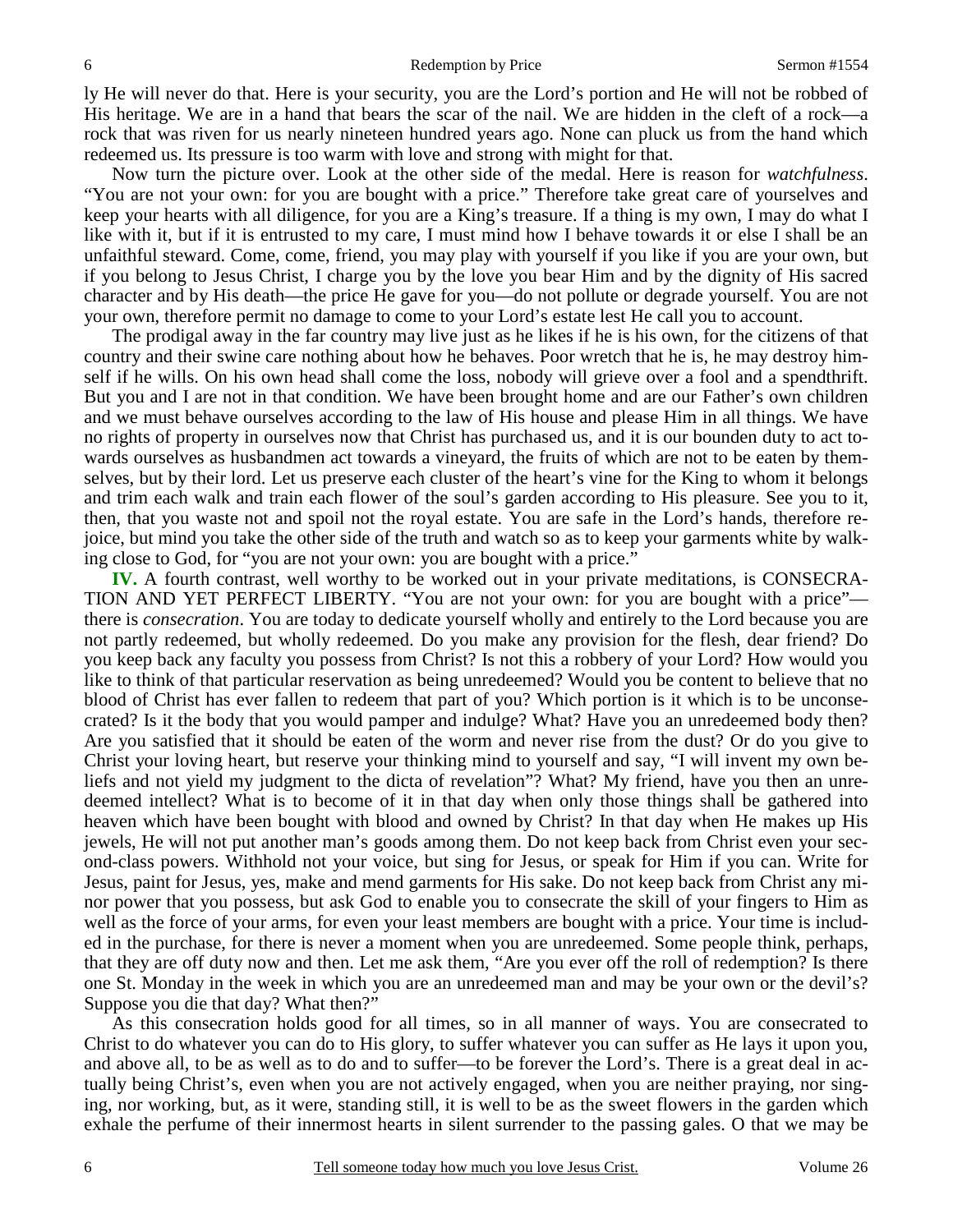full of grace and may the wind of the divine Spirit scatter abroad the sweetnesses of our inner life, even when we are scarcely conscious of it.

 But then, there is with this, a perfect *liberty*. I do believe that to be consecrated to Christ is, when we come to the bottom of things, the sure way to give to all the faculties of our nature the fullest possible play. Vice is the indulgence of the passions. True. Therefore some think it joy, but if all the passions of a man of every sort were to be exercised in their right harmony and proportion, as they would have been had he remained in his first estate, then perfect virtue and not vice, would have been the result and in that virtue manhood would have found a delightful liberty. The propensities of our nature as nature—not as fallen nature—will have their right indulgence when they own a complete subservience to the will and law of God. Liberty to sin is slavery, liberty from sin is freedom. There is no liberty to a man like that of being under law to God. If we are encased within the compass of the law, we are no more restricted than a bird which is imprisoned within the boundless expanse of air, or a fish which is shut in by the ocean. Obedience to Christ is our element. The element of a truly renewed man is holiness and when you and I shall become perfectly consecrated to Christ, so as to live only for Him, we shall have reached that way of living which God designed us to follow wherein we shall be perfectly filled with happiness. Do not think, therefore, that the more a Christian you become, the more you will feel of restriction and bond. Say, rather, that you will rejoice more in the freedom of such as good men alone can understand. The fact is that self-denial itself will become no self-denial, but a supreme joy when once the heart is perfectly loyal to its Lord.

**V.** To close, I will mention a fifth pair of contrasts—SUBMISSION AND EXPECTANCY. These are both suggested by my text. *Submission,* "You are not your own" and therefore God has a right to do whatever He wills with you. We cannot tell what He may do with us yet, but if we must suffer pain week after week upon our bed, He has a right to lay us there and chasten us in every limb. If the Lord says, "Go into your room and cough all the winter through and then melt away with decline," we must bow before His decree, remembering these words, "You are not your own." Or if He says, "Come down from your position of comfort into hard work and poverty," again you must remember, "you are not your own." Or if He says, "Migrate across the seas. Go to a new country, cut every tie and break the fondest connections," you must cheerfully obey, for, "you are not your own." If the call of duty should be, "Go, preach the gospel among the heathen. Go and die among them. Find a grave where malaria shortens life or cruelty brings sudden death"—you must go without question, for, "you are not your own." Ours is not to raise questions or debates, for those can only be legitimate among persons who are their own—

### *"Ours not to reason why: Ours but to do and die,"*

for we are not our own. Submission, absolute submission, is the rightful position of the blood-bought.

 Side by side with that comes *expectancy*. I could not do much for myself if I were my own, but if I am Christ's, I expect that He will do great things for me. Do you see those two boys? Neither can do much for himself, but one of them has great expectations. And why? Because he has a kind and wealthy father, of whom he expects great things. He says, "I am my father's son and he will take care of me." It is the same with us. Our great Owner's goodness and power have raised our expectations. Look at this body of mine, it must decay and become mere dust, but my Lord has bought it and you can be sure He did not purchase it to let it end in corruption. It is not my own, therefore I feel sure that He who owns it, will lift it up again in nobler form than it now wears, and make it bright and glistening like His own, not liable to pain, or sickness, or decay. I know He will. If this body were only mine, I should expect there would be an end of it when the gravedigger hides it in the earth. But if it is my Lord's, He has paid so much for it that He must have some grand intention concerning it. He sees in this body the raw material out of which His grace and power can make something that shall glorify Himself. Is there not a warrant for great expectations in our belonging to Christ?

We are not our own. Then these minds of ours—depend upon it He will enlarge them. He will increase our mental caliber and make His property more worthy of its Owner. You say, dear brother, "I shall never be much of a man. I have but small capacity for learning." Well, what you have belongs to Christ and He will sanctify your talents and increase them and give you wisdom to use them for His